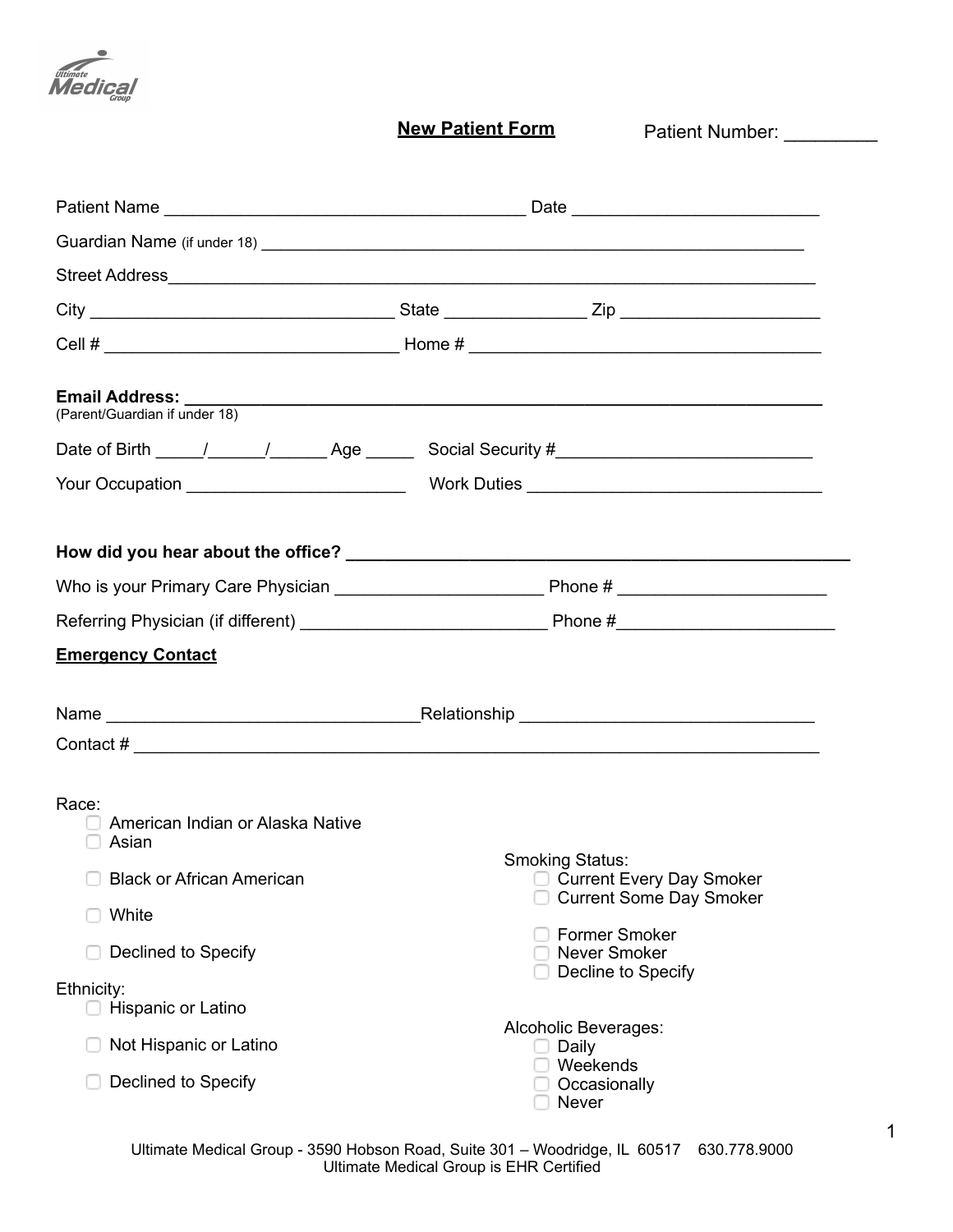

**Medical History – Section 1**

| Height: _____________ | Weight: _________________                 |                                                                                                                                     |
|-----------------------|-------------------------------------------|-------------------------------------------------------------------------------------------------------------------------------------|
| <b>Medications</b>    | $\sqcup$ Yes $\Box$ No                    | If Yes, please list current medication<br>the control of the control of the control of the control of the control of the control of |
| <b>Drug Allergies</b> | $\mathsf{Yes} \mathrel{\Box} \mathsf{No}$ | If Yes, please list below                                                                                                           |
| <b>Surgeries</b>      | ⊐Yes □No                                  | If Yes, please list type and date                                                                                                   |
|                       |                                           |                                                                                                                                     |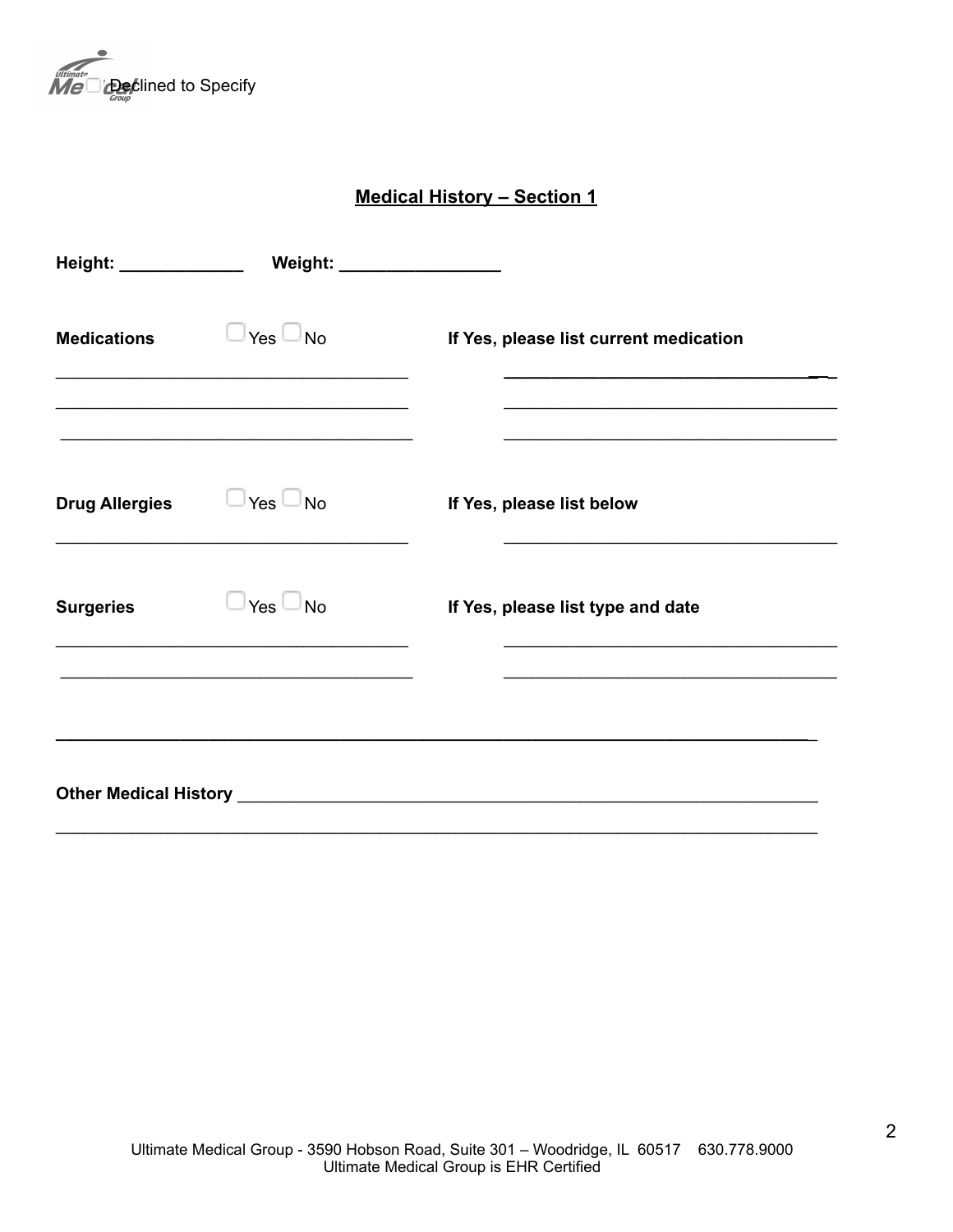

## **Medical History – Section 2**

| 1.                                     | Do you wear a pacemaker?                                                      | <b>YES</b> | <b>NO</b> |     |
|----------------------------------------|-------------------------------------------------------------------------------|------------|-----------|-----|
| $2_{\cdot}$                            | Do you have or have had any chest pain without physical activity?             | <b>YES</b> | <b>NO</b> |     |
| 3.                                     | Have you ever been diagnosed with a heart condition?                          | <b>YES</b> | <b>NO</b> |     |
| 4.                                     | Do you feel pain in your chest when you do physical activity?                 | <b>YES</b> | <b>NO</b> |     |
| 5.                                     | Do you take prescribed drugs for blood pressure or a heart condition?         | <b>YES</b> | <b>NO</b> |     |
| 6.                                     | Have you been advised by a doctor to avoid physical activity?                 | <b>YES</b> | <b>NO</b> |     |
| 7.                                     | Do you lose your balance due to dizziness or ever lose consciousness?         | <b>YES</b> | <b>NO</b> |     |
| 8.                                     | Have you ever been diagnosed with cancer and/or had a tumor removed?          | <b>YES</b> | <b>NO</b> |     |
|                                        | 9. Do you have a bone/joint problem that might worsen with physical activity? | <b>YES</b> | <b>NO</b> |     |
|                                        | 10. Have you had a recent hip or knee replacement? When?                      | <b>YES</b> | <b>NO</b> |     |
|                                        | 11. Do you have any of the following:                                         |            |           |     |
|                                        | IUD coil________ Metal pins_______ Metal bolts_______ Metal plates_______     |            | <b>NO</b> |     |
|                                        | 12. Are you pregnant or have you given birth less than 6 weeks ago?           | <b>YES</b> | <b>NO</b> |     |
|                                        | 13. Have you had a condition requiring medical attention in the past 8 weeks? |            |           | NO. |
|                                        | 14. Do you suffer from any of the following conditions?                       |            |           |     |
|                                        | Epilepsy______ Diabetes______ Severe migraine______ Detached retina_____      |            | <b>NO</b> |     |
| 15. Have you ever fractured any bones? |                                                                               |            | <b>NO</b> |     |
|                                        | 16. Do you have any episodes of back pain or disc problems?                   |            |           |     |
| 17. Have you had any spinal surgeries? |                                                                               |            | <b>NO</b> |     |

I understand that these answers are relevant to my care and I have answered them truthfully and to the best of my ability.

Patient Name\_\_\_\_\_\_\_\_\_\_\_\_\_\_\_\_\_\_\_\_\_\_\_\_\_\_\_\_\_\_\_Guardian\_\_\_\_\_\_\_\_\_\_\_\_\_\_\_\_\_\_\_\_\_\_\_\_\_\_\_

Signature\_\_\_\_\_\_\_\_\_\_\_\_\_\_\_\_\_\_\_\_\_\_\_\_\_\_\_\_\_\_\_\_\_\_\_\_\_\_\_\_\_\_\_\_\_\_\_\_\_\_\_\_\_\_\_Date\_\_\_\_\_\_\_\_\_\_

(Signature of patient or legal guardian required if patient is younger than 18 years old)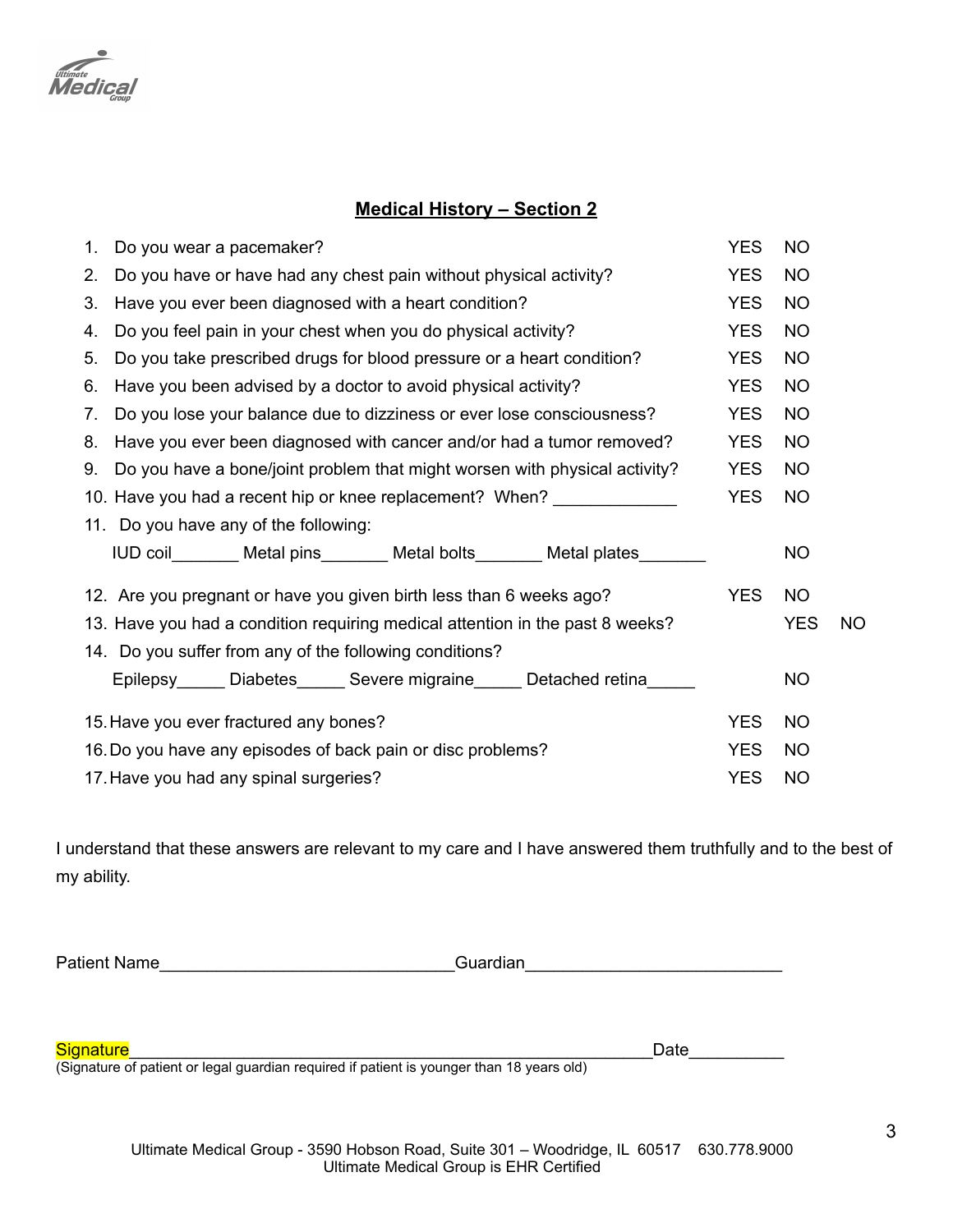

## **Symptoms:**

## Please mark **P**, for in the **Past**, **C** for **Currently** have, or **N** for **Never.**

| Headache                           | Pregnant (Now)              | <b>Dizziness</b>            | <b>Prostate Problems</b>         |
|------------------------------------|-----------------------------|-----------------------------|----------------------------------|
| Neck Pain                          | Frequent Colds/Flu          | Loss of Balance             | Impotence/Sexual<br>Dysfunction. |
| Jaw Pain, TMJ                      | Convulsions/Epilepsy        | Fainting                    | Digestive Problems               |
| Shoulder Pain                      | Tremors                     | Double Vision               | Colon Trouble                    |
| Upper Back Pain                    | <b>Chest Pain</b>           | <b>Blurred Vision</b>       | Diarrhea or Constipation         |
| Mid Back Pain                      | _ Pain w/Cough/Sneeze       | Ringing in Ears             | Menopausal Problems              |
| Low Back Pain                      | Foot or Knee Problems       | <b>Hearing Loss</b>         | Menstrual Problem                |
| Hip Pain                           | _ Sinus/Drainage Problem    | Depression                  | <b>PMS</b>                       |
| <b>Back Curvature</b>              | Swollen/Painful Joints      | Irritable                   | <b>Bed Wetting</b>               |
| Scoliosis                          | Skin Problems               | Mood Changes                | Learning Disability              |
| Numb/Tingling arms, hands, fingers |                             | ADD/ADHD                    | <b>Eating Disorder</b>           |
| Numb/Tingling legs, feet, toes     |                             | _Allergies                  | <b>Trouble Sleeping</b>          |
| <b>Ulcers</b>                      | Heartburn                   | <b>Heart Problem</b>        | <b>High Blood Pressure</b>       |
| Low Blood Pressure                 | Asthma                      | <b>Difficulty Breathing</b> | Lung Problems                    |
| Kidney Trouble                     | <b>Gall Bladder Trouble</b> | Liver Trouble               | Hepatitis (A,B,C)                |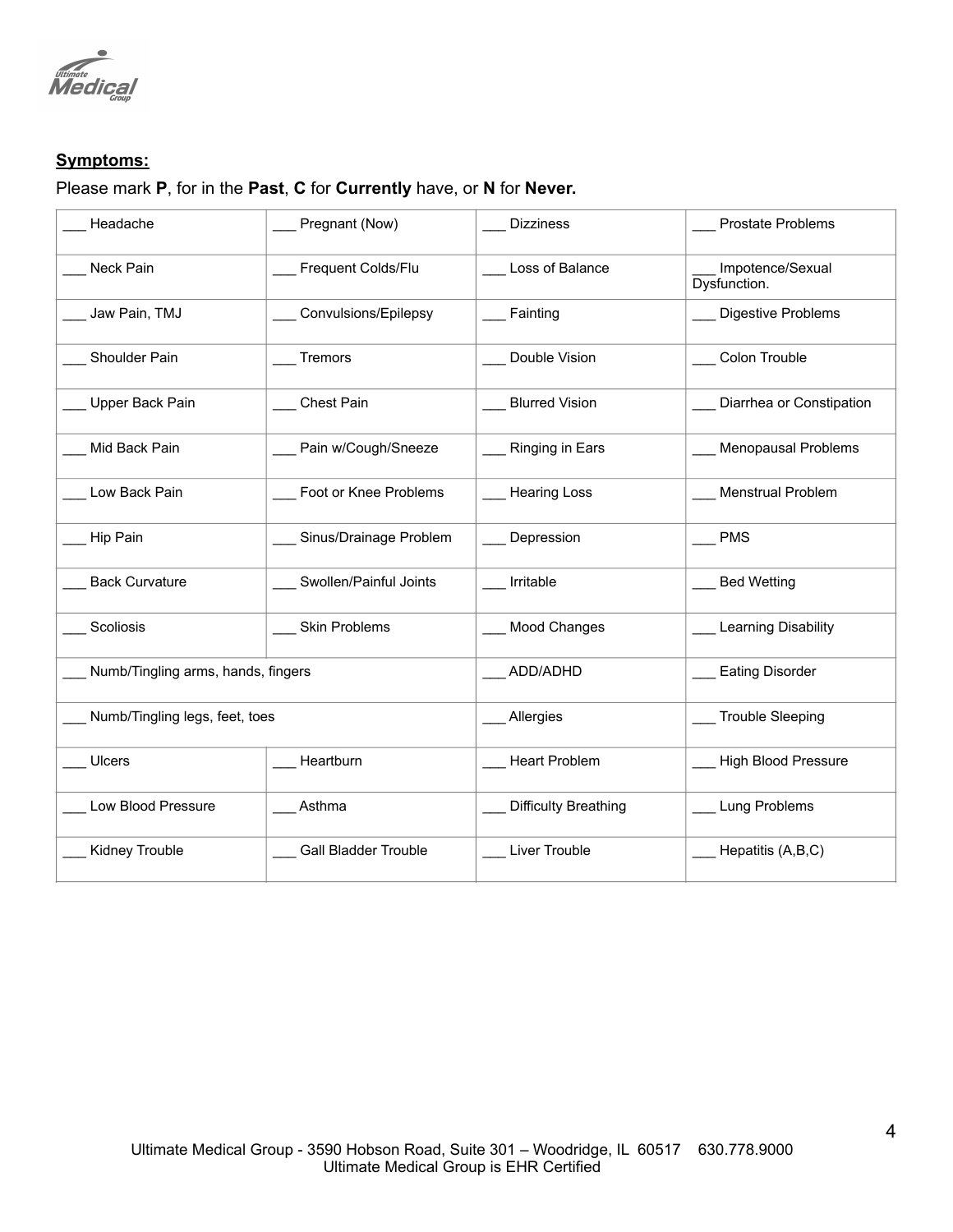

Patient Name: \_\_\_\_\_\_\_\_\_\_\_\_\_\_\_\_\_\_\_\_\_\_\_\_\_\_\_\_\_Date: \_\_\_\_\_\_\_\_\_\_\_\_\_\_\_\_\_\_\_\_

**PLEASE MARK** the areas on the Diagram with the following **letters** to describe your symptoms:

**R = R**adiating **B = B**urning **D = D**ull **A =** Aching **N = N**umbness **S = S**harp/**S**tabbing **T = T**ingling